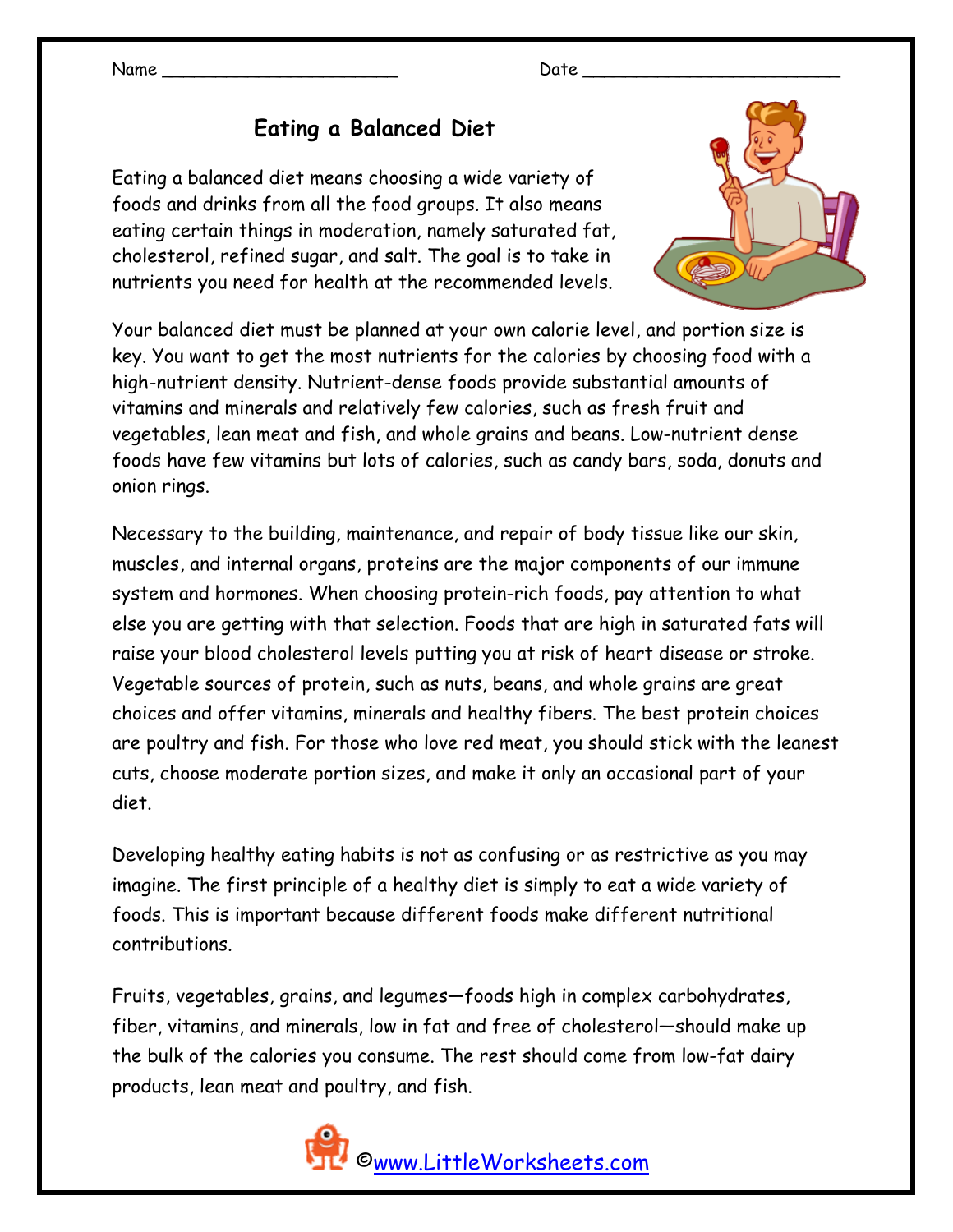Name \_\_\_\_\_\_\_\_\_\_\_\_\_\_\_\_\_\_\_\_\_\_ Date \_\_\_\_\_\_\_\_\_\_\_\_\_\_\_\_\_\_\_\_\_\_\_\_

# **Eating a Balanced Diet Multiple Choice Questions**

## **1. A balanced diet is the one which is**

- a) Tasty
- b) Nutritious
- c) Healthy
- d) Option b and c
- **2. Your balanced diet must be planned at your own calorie level, and portion size is key. Is this statement correct or incorrect?** 
	- a) Correct
	- b) Incorrect

### **3. Fruits and vegetables are rich in**

- a) Carbohydrates
- b) Vitamins
- c) Both a and b
- d) Fats

#### **4. The best protein choices are**

- a) Fish
- b) Poultry
- c) Both a and b options
- d) Pizza

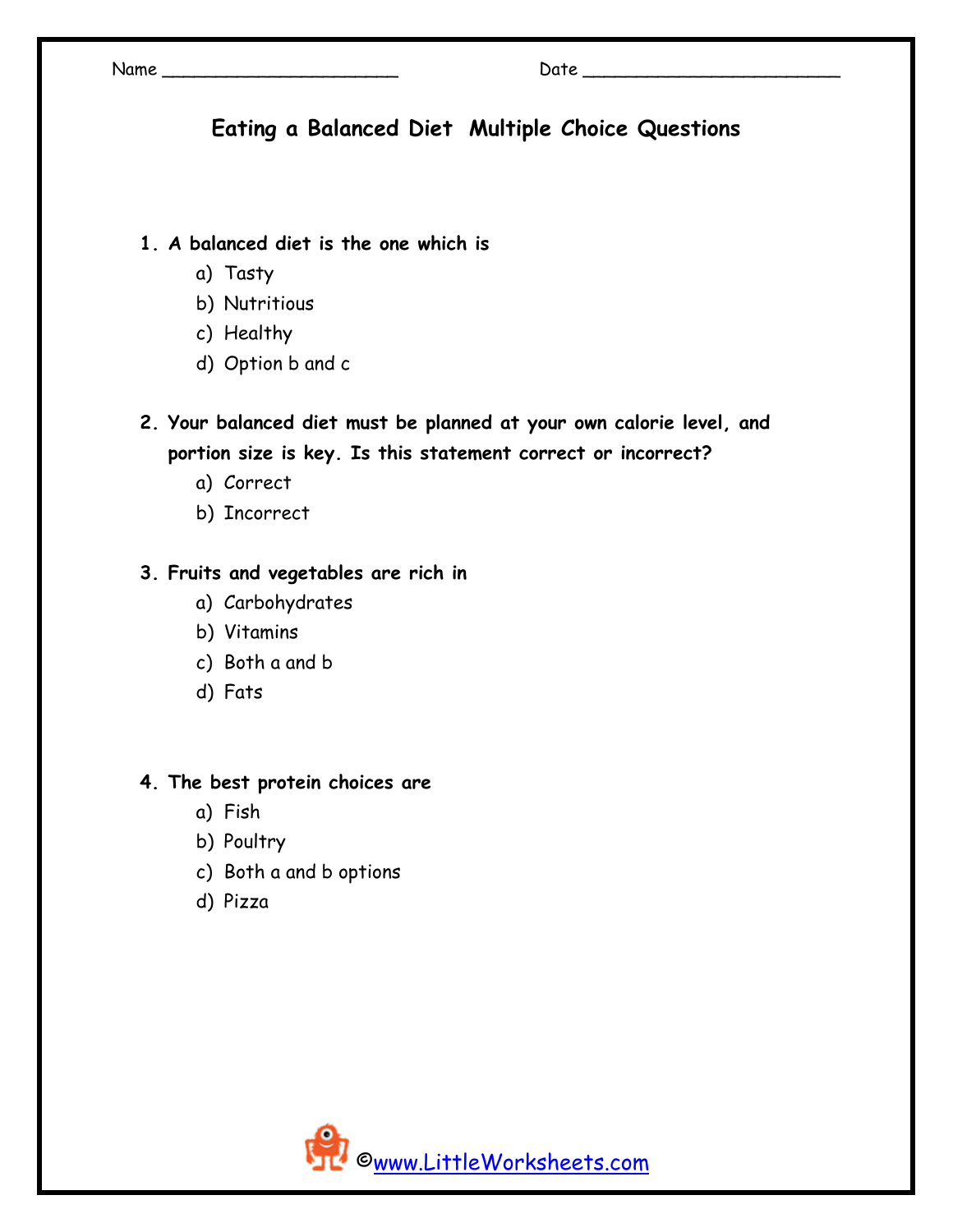# **Eating a Balanced Diet**

**Answers** 

- 1. d
- 2. a
- 3. c
- 4. c

### **Explanation of Answers**

- 1. Eating a balanced diet means choosing a wide variety of foods and drinks from all the food groups. It also means eating certain things in moderation, namely saturated fat, cholesterol, refined sugar, and salt. The goal is to take in nutrients you need for health at the recommended levels.
- 2. Correct statement.
- 3. Fruits, vegetables, grains, and legumes—foods high in complex carbohydrates, fiber, vitamins, and minerals, low in fat, and free of cholesterol.
- 4. The best protein choices are poultry and fish.